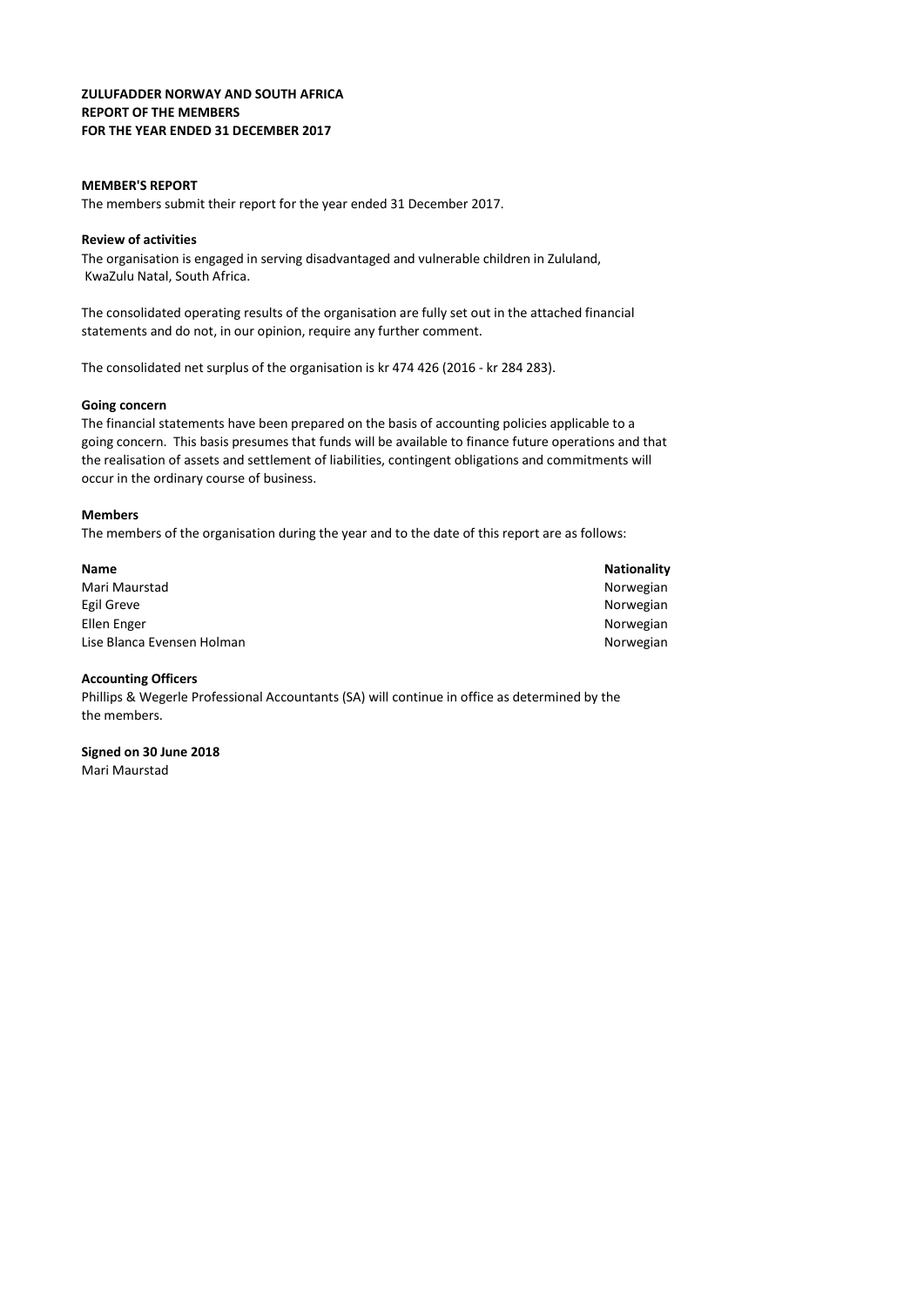# ZULUFADDER NORWAY AND SOUTH AFRICA CONSOLIDATED STATEMENT OF FINANCIAL POSITION AS AT 31 DECEMBER 2017

|                                            | 2017         | 2016         |
|--------------------------------------------|--------------|--------------|
| <b>ASSETS</b>                              |              |              |
| <b>NON CURRENT ASSETS</b>                  |              |              |
| Plant and equipment                        | 39 251       | 144 754      |
| <b>CURRENT ASSETS</b>                      | 1998996      | 1966931      |
| <b>TOTAL ASSETS</b>                        | kr 2 038 247 | kr 2 111 685 |
|                                            |              |              |
| <b>FUND ACCOUNTS AND LIABILITIES</b>       |              |              |
| <b>GENERAL FUND</b>                        |              |              |
| <b>Accumulated funds</b>                   | 1,377,422    | 1,249,135    |
| <b>OTHER FUND ACCOUNTS</b>                 | 655,945      | 858,520      |
| <b>CURRENT LIABILITIES</b>                 | 4,880        | 4,030        |
| <b>TOTAL FUND ACCOUNTS AND LIABILITIES</b> | kr 2 038 247 | kr 2 111 685 |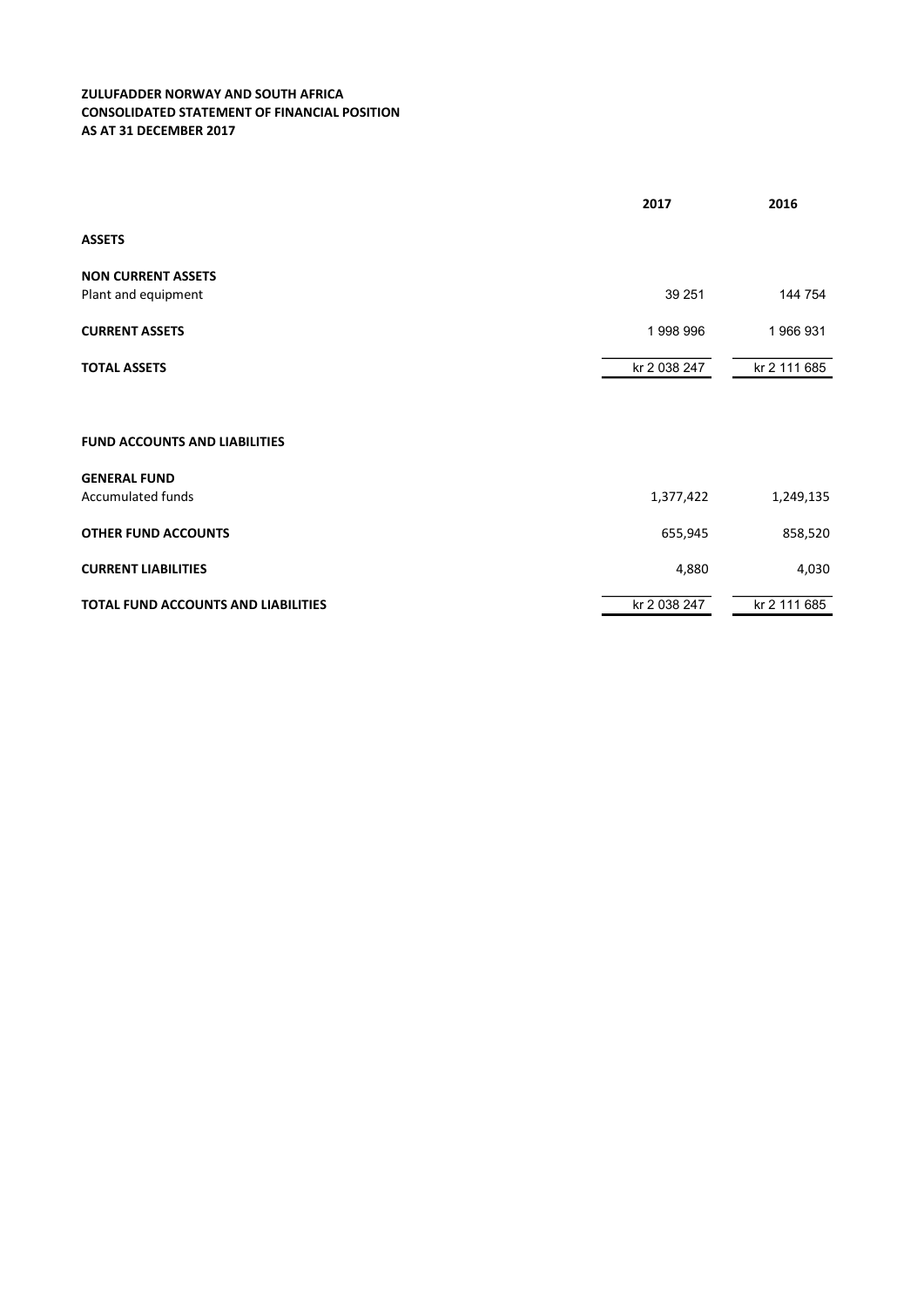# ZULUFADDER NORWAY AND SOUTH AFRICA CONSOLIDATED STATEMENT OF COMPREHENSIVE INCOME FOR THE YEAR ENDED 31 DECEMBER 2017

|                              |          | 2017      | 2016          |
|------------------------------|----------|-----------|---------------|
| <b>INCOME</b>                |          | 5 404 372 | 5 629 877     |
| Crafts                       |          | 395 019   | 567998        |
| Donations                    |          | 1725295   | 2035671       |
| Interest                     |          | 18027     | 35 495        |
| Sponsorship                  |          | 3 070 580 | 2 880 129     |
| Sundry                       |          | 195 451   | 110 584       |
|                              |          |           |               |
|                              |          |           |               |
| <b>EXPENSES</b>              |          | 4929946   | 5 345 594     |
| Administration               |          | 1 181 990 | 853 025       |
| Community areas              | schedule | 2 674 064 | 2 5 3 1 9 9 6 |
| Crafts                       |          | 428 358   | 547 371       |
| General                      |          | 281019    | 318898        |
| Projects                     | schedule | 364 515   | 1026639       |
| Volunteers                   |          |           | 67 665        |
| Surplus before distributions |          | 474 426   | 284 283       |
| <b>Distributions</b>         |          | (374 825) |               |
| <b>SURPLUS</b>               |          | kr 99 601 | kr 284 283    |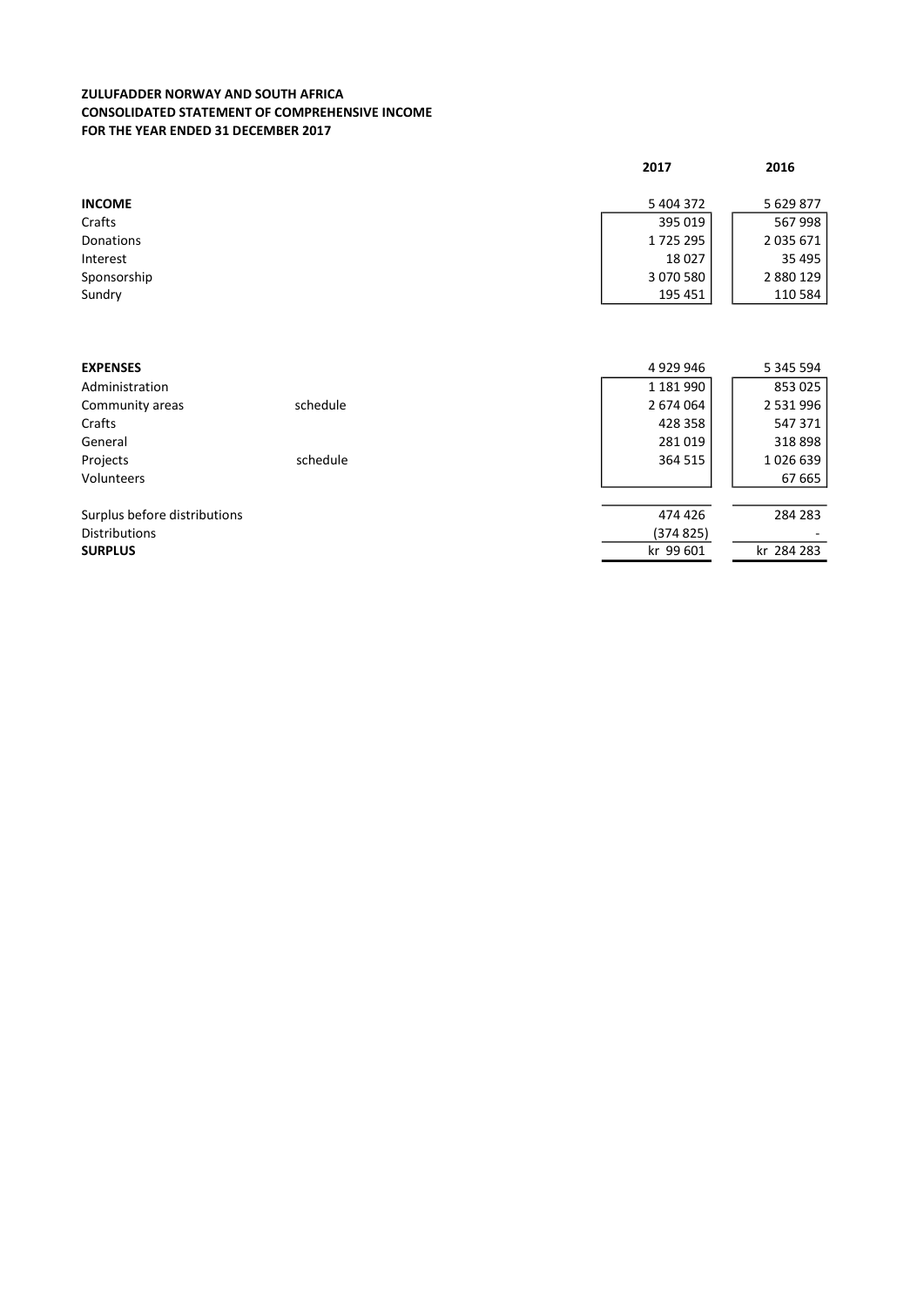# ZULUFADDER NORWAY AND SOUTH AFRICA COMMUNITY AREA EXPENSES FOR THE YEAR ENDED 31 DECEMBER 2017

|                             | 2017          | 2016         |
|-----------------------------|---------------|--------------|
| Building and maintenance    | 88 28 2       | 17 572       |
| Education                   | 213 301       | 373 596      |
| Health                      | 9 3 6 1       | 4 2 9 7      |
| Nutrition                   | 1 2 3 9 9 4 5 | 1 155 991    |
| Office and general expenses | 195 139       | 131882       |
| Sport and cultural          |               | 89           |
| Staff cost                  | 894 705       | 819 238      |
| Transport                   | 33 331        | 29 3 31      |
|                             | kr 2 674 064  | kr 2 531 996 |

# ZULUFADDER NORWAY AND SOUTH AFRICA PROJECT EXPENSES FOR THE YEAR ENDED 31 DECEMBER 2017

|                          | 2017       | 2016        |
|--------------------------|------------|-------------|
| Income                   | (1000272)  | (794613)    |
| Building and maintenance | 175 500    | 13 0 59     |
| Education                | 395 724    | 316886      |
| Health                   | 12 3 96    | 1634        |
| Nutrition                | 228 462    | 208 312     |
| Project expenses         | 262 128    | 1 001 627   |
| Staff cost               | 290 577    | 277 182     |
| Vehicles and equipment   |            | 2 5 5 2     |
|                          | kr 364 515 | kr 1026 639 |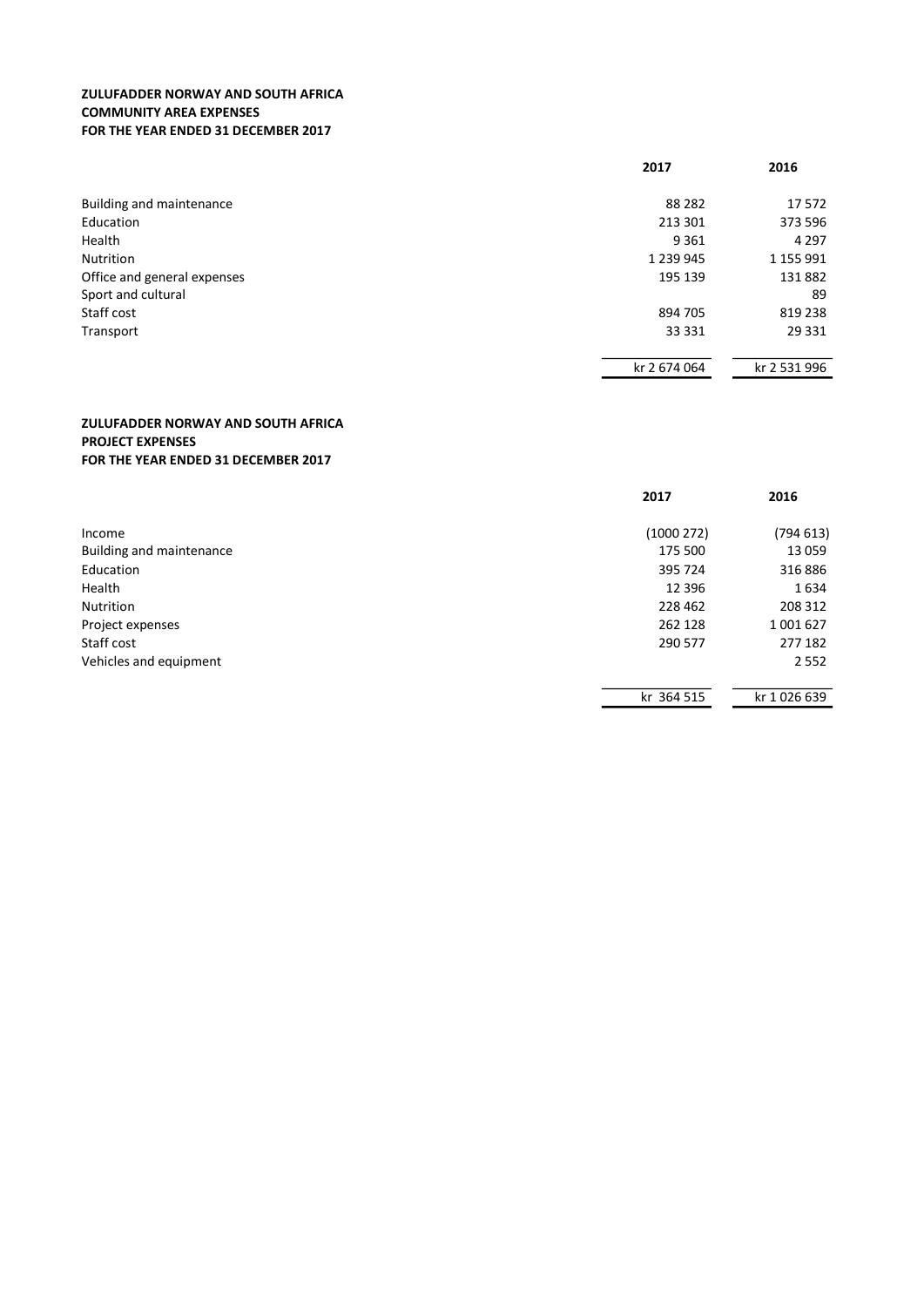